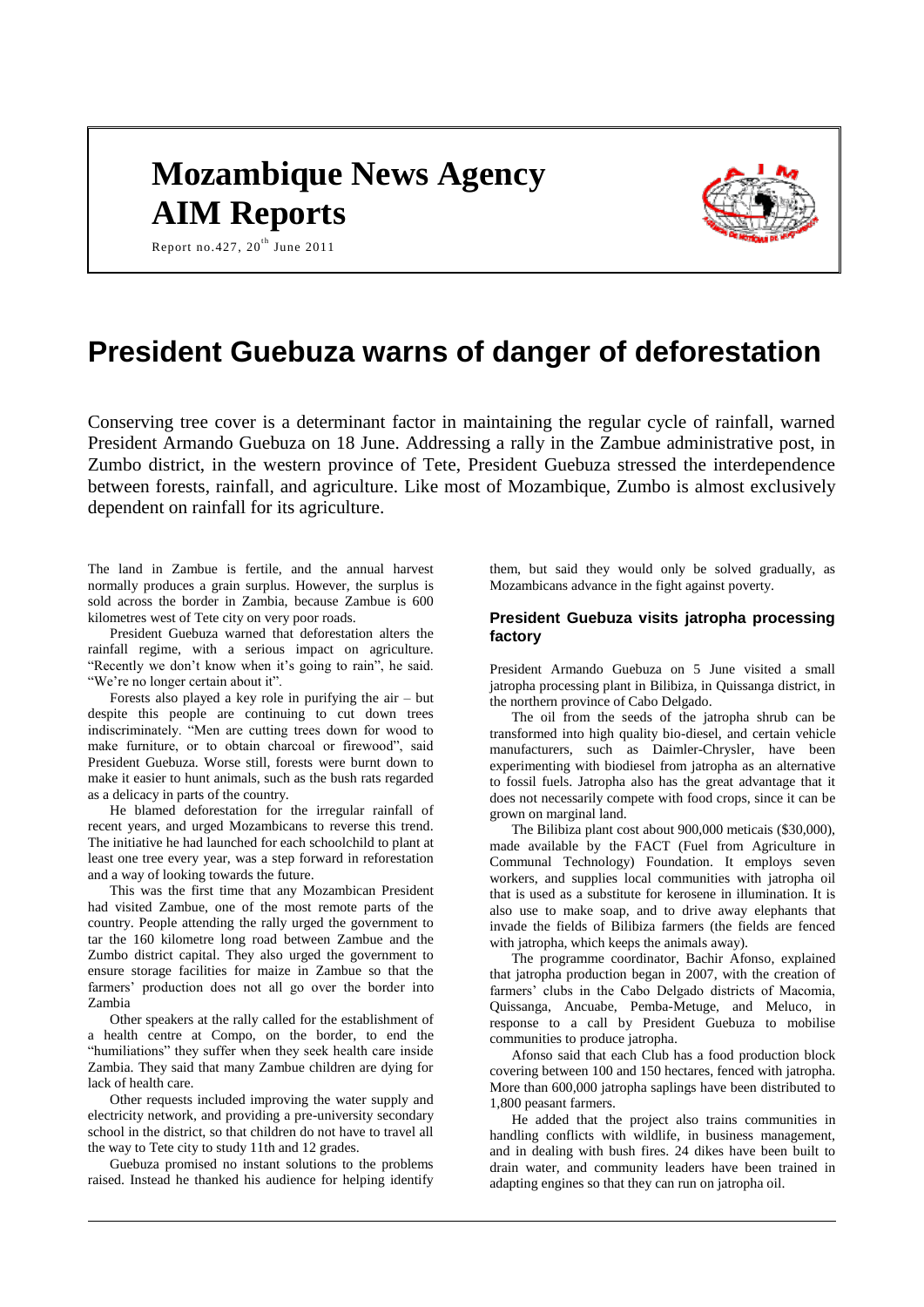# **\$50 million needed to conclude Beira sanitation works**

The Mozambican government needs a further \$50 million to complete the new sanitation system for the city of Beira.

On 16 June the 60 per cent of the system so far concluded was handed over to the Beira Autonomous Sanitation Services, which will be responsible for operating the system.

61 kilometres of sewage pipes have been built or renovated, plus 11 pumping stations, four elevation stations and six outlets to the sea. But a further 50 kilometres of piping remains to be completed.

The cost of the first phase of the sanitation project was €62.65 million (about \$88.3 million), of which  $€59.95$ million came from the European Union's European Development Fund (EDF).

The EU is also interested in financing the second phase, but first wants to discuss the matter with other possible partners, such as the World Bank. EU representative Alexandre Serres said "there has not yet been a final decision, because there are other donors interested".

Improved sanitation in Beira, he said, would contribute to reducing the spread of water-borne diseases, and the risks of flooding during the rainy season.

National Director of Water Jaime Matsinhe, who represented the government at the ceremony, said that, although the work done so far was a victory for Beira, more effort had to be undertaken and funds mobilized to rehabilitate the remaining 50 kilometres of piping.

The mayor of Beira, Daviz Simango, called on Beira residents to collaborate in maintaining the new system. "This work cost a lot of money and sacrifice", he said. "This work will save lives, because it will reduce the spread of disease. Let's ensure we conserve this undertaking".

# **Water supply increases in rural Zambezia**

More than a thousand new sources of drinking water, including standpipes and wells, are under construction in rural areas in the central province of Zambezia.

Zambezia has more than four million inhabitants, but just over one and a half million people in the province have access to clean drinking water.

The Maputo daily "Noticias" reported on 17 June that the provision of clean drinking water is being advanced by the provincial government under its Economic and Social Plan and within the National Programme for Rural Water Supply and Sanitation (PRONASAR).

According to the governor of Zambezia, Francisco Itai Meque, constructing new water sources is being pushed to improve the levels of coverage, particularly in the rural areas.

A major problem standing in the way of increasing the coverage rate is that the Zambezia provincial government does not have the financial resources to fund rehabilitation work on the small water supply systems in several of the district capitals. These small systems have been broken for over thirty years or are obsolete, and it is not likely that in the short term these will be rehabilitated with public funds.

According to "Noticias", cooperation partners are not interested in financing the rehabilitation of these systems in small towns because they are allegedly more interested in working in the rural interior.

The non-functioning systems affect thousands of people living in the district capitals of Alto Molocue, Gile, Maganja da Costa, Pebane, Namacurra, Morrumbala, Mopeia, Ile, Milange and Namarroi. In total Zambezia has sixteen districts.

# **Government abandons plans for food basket**

The Mozambican government is stepping back from its plans to switch from generalised food subsidies to subsidies that only target the urban poor.

In late March, the Minister of Planning and Development, Aiuba Cuereneia, announced that the government intended to abolish the subsidy on wheat flour (and hence on bread) and on imported third grade rice. The wheat subsidy has allowed all urban Mozambicans to eat bread at cheap prices.

Cuereneia said that the general food subsidies would be replaced with a basic food basket aimed at the poorest strata in Mozambican cities. This basket (consisting of such goods as grains, bread, vegetable oil, beans and second grade fish) would be sold at subsidised prices to anyone with an income equal to or lower than 2,500 meticais (about \$85) a month.

He said the government envisaged 1.8 million people living in Maputo and the ten provincial capitals being eligible for the food basket. The major task was to register all these people, licence the shops where they will obtain the food basket, and put in place a system for subsidizing these shops.

The food basket system was supposed to come into operation this month – but there is no sign of it, and on 15 June, speaking in the northern city of Nampula, Prime Minister Aires Ali, cited in the daily newspaper "O Pais", said that the country is stable and does not need the food basket.

"If the price of fuel takes off tomorrow, then we shall take other measures", said Ali. "We never said that the introduction of the basic food basic was certain".

In May, the government brought an amended budget for 2011 to the country's parliament, the Assembly of the Republic, which contained 335.6 million meticais to cover the food basket subsidy.

#### **Mozambique and EU sign fisheries agreement**

Mozambique and the European Union on 14 June signed a three year extension to the current fisheries partnership agreement that is due to expire at the end of this year.

Under the agreement 75 European boats will be allowed to fish off the coast of Mozambique. The main fish sought by the boats is tuna.

The agreement sets a quota for catches by boats from the European Union, which will drop to 8,000 tonnes (down from 10,000 tonnes). This is due to the fall in the number of boats fishing the waters because of the increased risk of piracy.

The European Union pays the Mozambican government for the right to fish in its territorial waters. Because of the drop in quota, the amount paid will fall under this agreement from  $\text{\textsterling}650,000$  (\$917,000) a year to  $\text{\textsterling}520,000$  per year.

However, the European Union points out that this drop will be more than offset by increased financial support for the fisheries sector. Over the new period support for the sector will rise from  $\epsilon$ 250,000 to  $\epsilon$ 460,000 per year.

According to the European Union, this will take financial contributions for the fisheries sector to  $\epsilon$ 980,000 per year and "demonstrates the good partnership relations between the EU and Mozambique".

*This is a condensed version of the AIM daily news service – for details contact [aim@aim.org.mz](mailto:aim@aim.org.mz)*

*\_\_\_\_\_\_\_\_\_\_\_\_\_\_\_\_\_\_\_\_\_\_\_\_\_\_\_\_\_\_\_\_\_\_\_\_\_\_\_\_\_\_\_\_*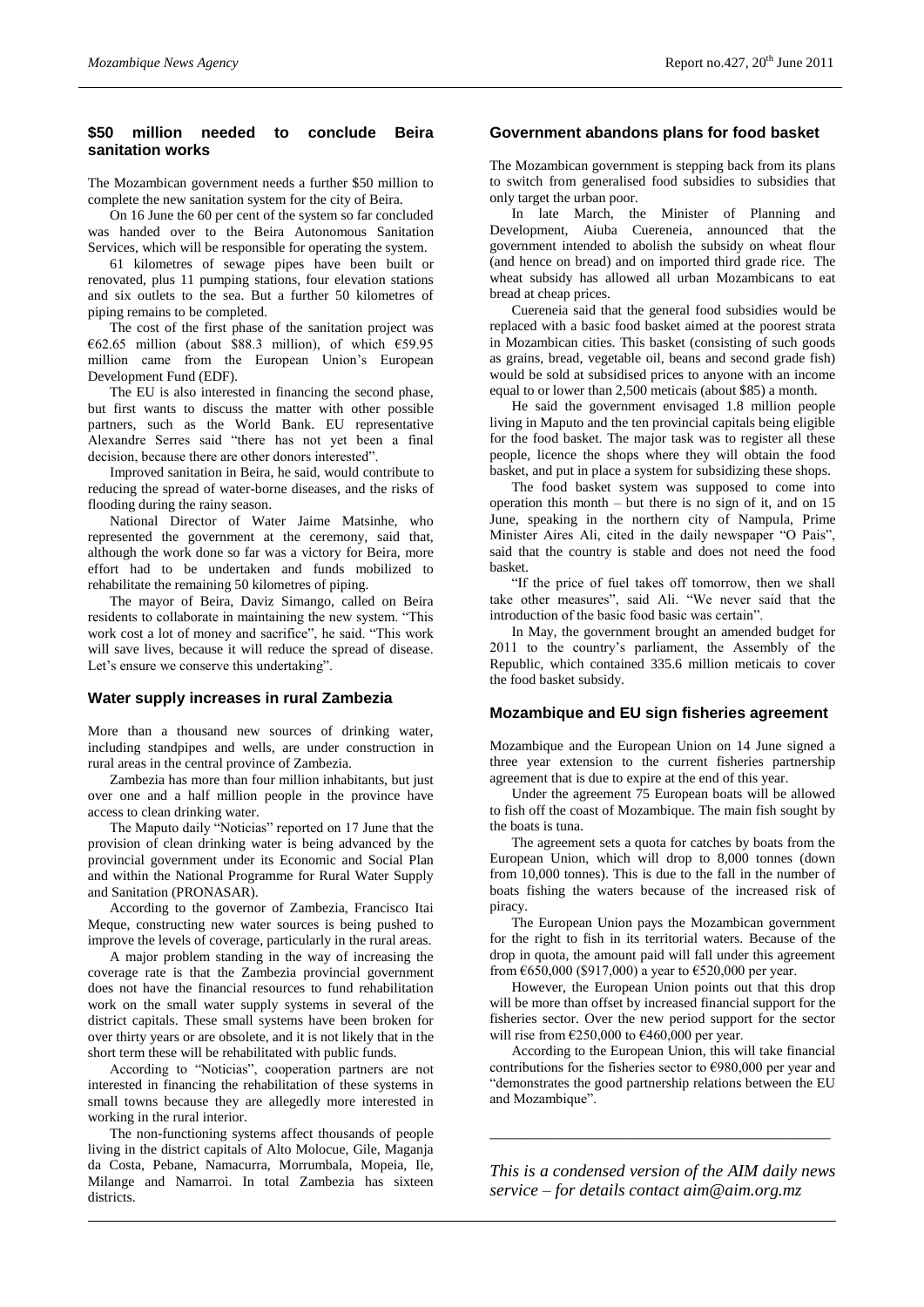# **Italy to finance construction of dam**

The Italian government is to finance the construction of a hydroelectric dam on the Pungue River at Nhancangale, in the district of Barue, in the central province of Manica.

The construction cost is budgeted at  $E$ 39 million (about \$55 million). The dam will generate electricity, irrigate fields and increase the capacity to supply water to the cities of Beira and Dondo in Sofala province.

The dam will be 30 metres high and 1,200 metres long. It will have the capacity to hold 190 million cubic metres of water in its reservoir and will provide water for irrigating 3,500 hectares of land in Inhazonia and Mafambisse.

According to the project director, Francisco Massangai, the dam's reservoir will also be used in dry weather to supply water to Beira and Dondo.

Preparations are underway to begin construction, with the setting up of offices, recruitment of personnel and acquisition of materials.

Tenders have already begun to be launched as has the environmental impact assessment, which will determine if the enterprise is viable.

The funding of the project is part of the Italian government's €60 million aid for improved sanitation in Mozambique, which includes drainage work in Maputo city.

#### **Regional parliament should be established gradually**

Mozambique is in favour of transforming the SADC (Southern African Development Community) parliamentary forum into a regional parliament, but warns that this can only be done gradually.

Speaking on 10 June during the 29th Assembly of the SADC Parliamentary Forum, held in the Angolan city of Lubango, the chairperson of the Mozambican parliament, the Assembly of the Republic, Veronica Macamo said "in relation to the institutionalisation of a regional parliament, we are in favour of gradual change, which presupposes phased steps with the establishment of deadlines".

During her speech to the Forum, Macamo stressed the need to consolidate its existing consultative functions and to strengthen its capacity to make recommendations to other SADC organs, as part of preparing the Forum for more complex functions.

According to Macamo, the regional parliament should be independent and autonomous, and will need to cooperate and collaborate with the other SADC bodies and with the Pan-African parliament.

As for the members of the regional parliament, Macamo said that these should be drawn from the national parliaments because this system guarantees the most legitimacy and an effective link with the citizens of the member states.

In relation to quotas for representation, Mozambique wants to maintain, for the sake of unity, the current setup of the Forum, whereby each country provides an equal number of members, irrespective of the size of the national population.

Macamo also tackled the question of the regional parliament's competency and mandate. She said that to begin with, parliament should focus on issues affecting the region as a whole, such as human rights, migration, industrialisation, agriculture, education, and AIDS.

She argued that the regional parliament should pronounce about these matters before each Summit of Heads of State and Government.

# **Maputo Special Reserve expanded**

The Mozambican government on 14 June approved a decree expanding the borders of the Maputo Special Reserve, in the south of the country, to strengthen the preservation and conservation of forests and fauna in the region.

The new borders, according to government spokesperson, Deputy Justice Minister Alberto Nkutumula, integrate the Futi River into the Special Reserve.

The Maputo Reserve for Elephant Protection was created in 1932, and in 1969 it changed its name to the Maputo Special Reserve to reflect the desire to make it a centre of biological diversity.

Speaking to the press after the Council of Ministers (Cabinet) meeting, Nkutumula explained that conflict between man and wild animals (notably elephants invading peasant fields), along with poaching, had led to the need to extend the reserve.

The extension of the reserve by 24,000 hectares will also create a five kilometre buffer zone along the north and east of the park.

"In this buffer zone economic activities and ecotourism will be allowed for the benefit of local communities" said Nkutumula.

# **Economy growing at over 8 per cent**

The Mozambican economy grew in the first quarter of 2011 at an annual rate of 8.4 per cent, according to the latest statistics released by the Bank of Mozambique.

This is slightly lower than the growth rate recorded in the same period of 2010, which was 8.7 per cent, but it is easily in line with the government's target, which is for economic growth of 7.4 per cent for the entire year of 2011.

The tertiary sector showed the best performance in the first quarter, with a growth rate of 10.7 per cent. Within the sector, the best performers were transport and communications, financial services, and hotels and restaurants.

The primary sector grew by 8.9 per cent. Within this sector, agriculture, livestock and forestry grew by 9.3 per cent and fisheries by 6.8 per cent.

The secondary sector only grew by 1.3 per cent. Here the best performance was in electricity and water, which grew by four per cent.

Inflation in May, as measured by the Maputo Consumer Price Index, was only 0.46 per cent. This compares with an inflation rate of 1.98 per cent in May 2010. Annual inflation declined from 13.04 per cent in April to 11.36 per cent in May.

The Mozambican currency, the metical, has continued its recovery against all major currencies.

In May the metical appreciated by 3.55 per cent against the US dollar.

This was the ninth consecutive month that the metical gained against the dollar.

The average exchange rate practiced by the commercial banks at the end of April was 30.71 meticais to the dollar, and by the end of May it had risen to 29.62 meticais to the dollar.

So far this year the metical has appreciated by 9.09 per cent against the dollar, which compares with a depreciation of 26.03 per cent in the first five months of 2010.